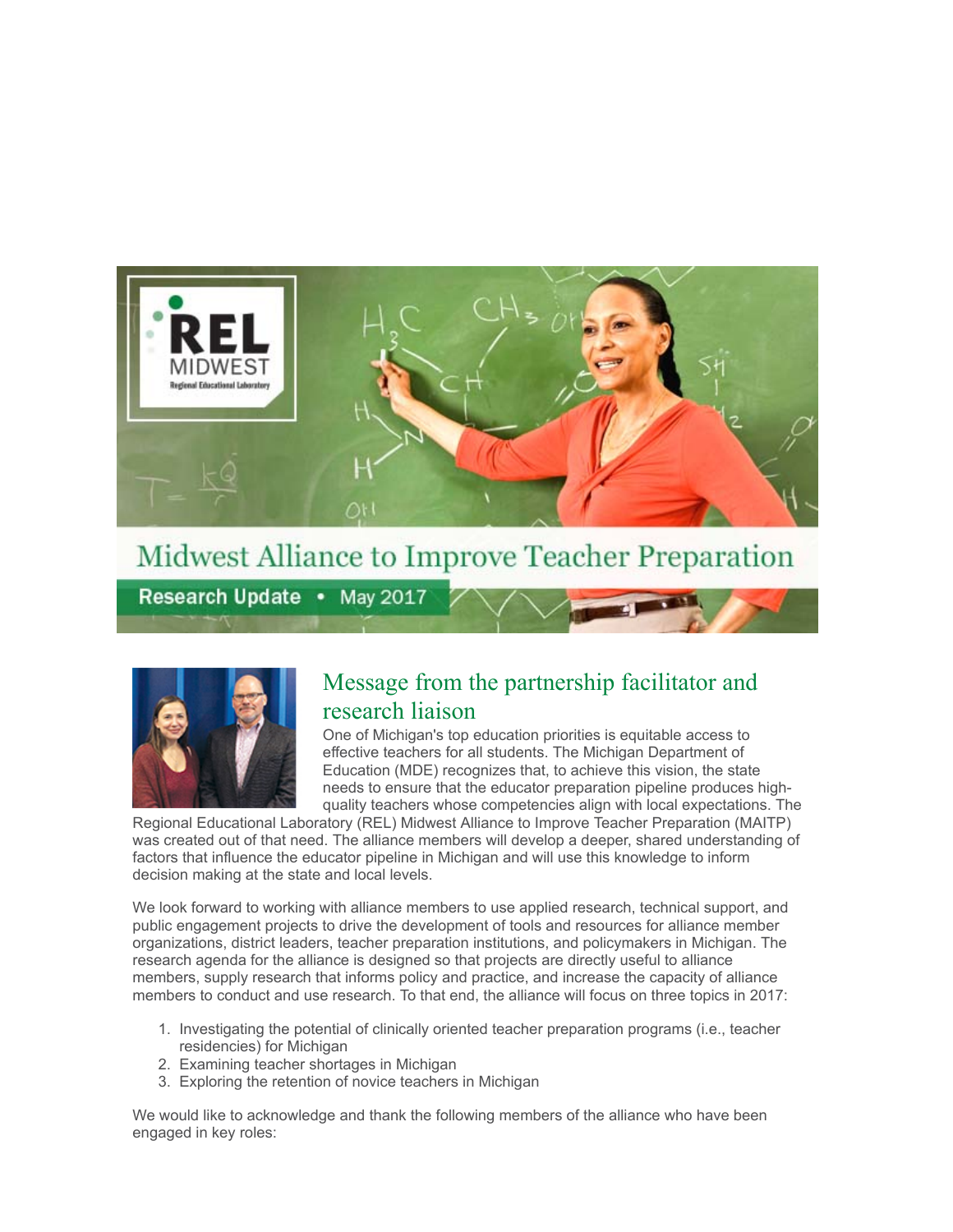**Leah Breen**, Michigan Department of Education **Abbie Groff-Blaszak**, Michigan Department of Education **Erika Bolig**, Michigan Department of Education **Corey Drake**, Michigan State University **Dale-Elizabeth Pehrsson**, Central Michigan University **Doug Braschler**, Hope College **Paul Helder**, Michigan Education Association **Emily Pohlonski**, Novi Community School District **Angi Beland**, Michigan Association of Public School Academies **Jason Mellema**, Ionia Intermediate School District **Dave Campbell**, Kalamazoo Regional Educational Service Agency

In addition, we are enlisting the partnership of state education agencies in Indiana, Iowa, Minnesota, and Wisconsin in a community of practice to inform the work and provide more resources. Read through the articles in this newsletter for information about the exciting work that this group of dedicated individuals will engage in during the months ahead.— **Steve Dibb,**  partnership facilitator, and Natalya Gnedko-Berry, research liaison

### New projects investigate teacher pipeline and residency programs

 REL Midwest will lead two projects in 2017 that support MDE's focus on ensuring equitable access to effective teachers for all students in the state.

 For the first project, REL Midwest researchers will analyze data from schools and districts to identify trends in teacher shortages and surpluses in Michigan. The researchers will examine whether trends vary by license area, region of the state, school characteristics, or teacher pay. REL Midwest researchers also will create projections of teacher shortages and surpluses for the next 5 and 10 years to inform the work of alliance members and other stakeholders as they develop new programs and policies.

 The other REL Midwest project will examine clinically oriented teacher preparation programs. Much like a medical residency program, clinically oriented teacher preparation programs offer prospective teachers both classroom experience and opportunities to work directly in a classroom under the guidance and direction of an experienced teacher. The programs typically include ongoing coaching, supervision, and support from the mentor teacher. MDE has identified clinically oriented teacher preparation programs as a potential strategy to develop highly effective new teachers and to remedy the teacher shortage problem.

 In light of this interest, REL Midwest will research and develop a series of profiles of clinically oriented teacher preparation programs throughout the United States. In addition, REL Midwest will host a series of trainings to connect MDE staff and alliance members with representatives from clinically oriented programs with demonstrated effectiveness in teacher retention, student learning, and other outcomes if reported. MDE looks to use the in-depth information about clinically oriented programs to consider the feasibility and value of implementing such programs in Michigan.

### Partners use interactive workshops to establish research agenda

 At REL Midwest, our researchers work with practitioners—state education agency staff, teachers, principals, and school administrators—to figure what is important to them to ensure the research is necessary and useful. It is not as easy as asking, "What is important to you?" For the past few months, as the new REL Midwest contract has ramped up, alliance partnership facilitators and research liaisons have facilitated research agenda-setting workshops for the four REL Midwest alliances.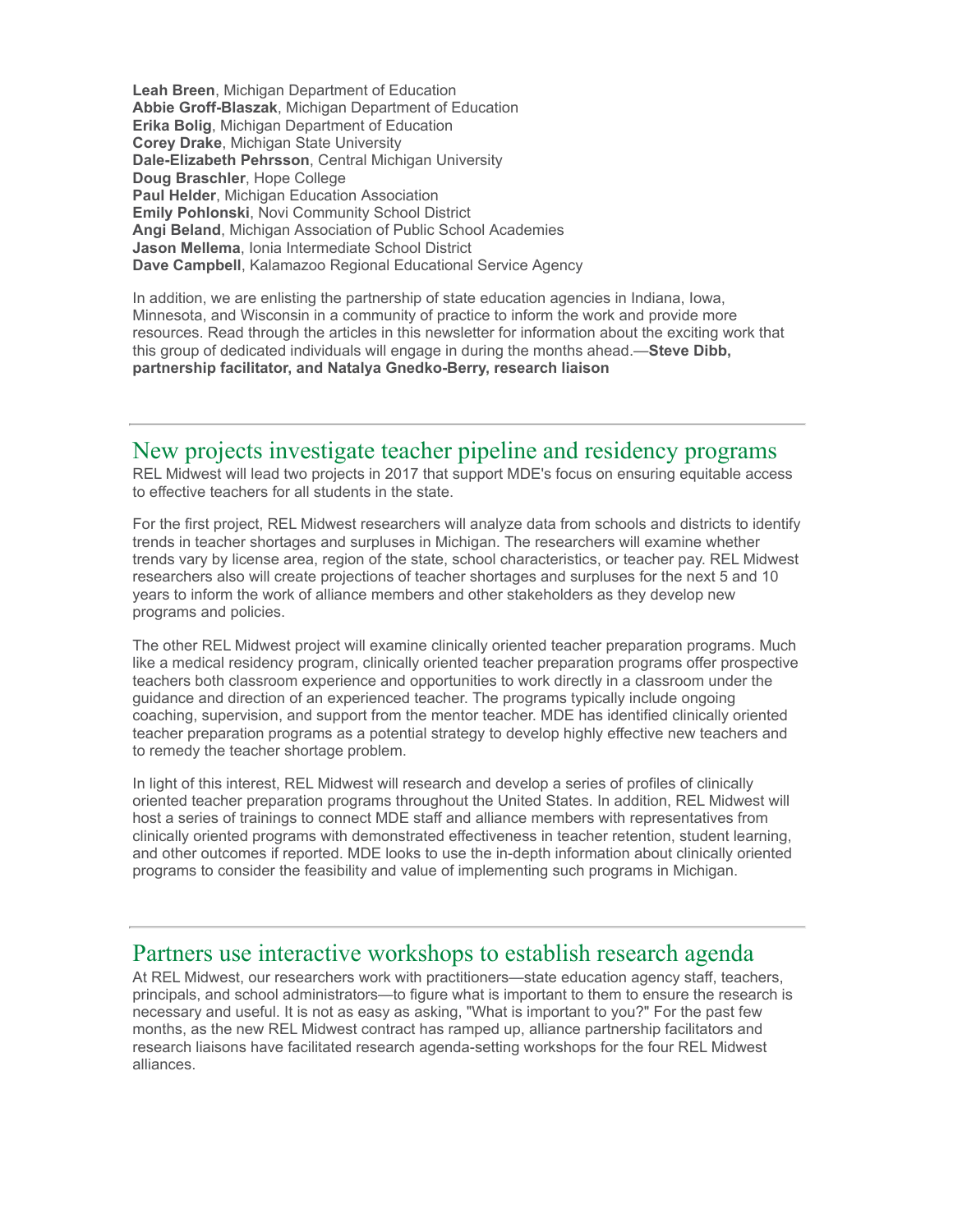The goal of each workshop was to lead research alliance members through a process to identify a set of priority topics and draft research questions related to the alliance's topic of interest. For example, MAITP developed research questions related to teacher preparation. Workshop participants collaborated to determine five priority topic areas under teacher preparation, including teacher preparation programs, teacher shortages and surpluses in Michigan, teacher retention, teacher recruitment, and teacher compensation. Participants then developed research questions under each of these topics, which resulted in a draft research agenda that will drive the alliance's work for the next five years.

 Alliance members find the process to be very useful. MAITP member and teacher Emily Pohlonski appreciates the ability to provide input on research topics that matter to her state. She said, "While there is national research about the teacher pipeline, we need specific information about our needs in Michigan. We want to make sure that every child in Michigan has access to great teachers in all grades and subjects. I am thrilled that our alliance has prioritized research questions around teacher shortages and the quality of teacher preparation in our state."

REL Midwest adapted workshop materials from REL Northeast and Islands resources. If you are a researcher looking to collaborate with practitioners more deeply and meaningfully, REL Midwest highly recommends using these resources, which include an adaptable slide deck and facilitator and participant guides. Please reach out to Carrie Scholz [\(cscholz@air.org\)](mailto:cscholz@air.org) for more information and advice about facilitating research agenda-setting workshops.



### Meet the Alliance Member: Leah Breen

 Leah Breen is a member of MAITP and serves as the director of the Office of Professional Preparation Services at the Michigan Department of Education (MDE). Breen is no stranger to REL Midwest; she was a member of the Educator Effectiveness Research Alliance under the previous contract. At MDE, the Office of Professional Preparation Services supports teachers at every stage of their careers, but, in recent years, questions about the state's staffing pipeline came to the forefront.

Says Breen, "We wanted to collect data and understand the research

 around teachers entering and exiting the profession. Since I started with MDE, the department's language has shifted from saying that we have a 'surplus' of teachers to saying that we have a 'critical shortage' of teachers. Currently, these statements are only supported by anecdotal language, and now there's a real push to find data to support the conversation around teachers."

 For Michigan, the language regarding the teacher workforce had real policy implications. "Some policy was based on the 'surplus' statement, like more certification requirements," says Breen. "This changed the number of people entering the teaching profession." Breen notes that national conversations related to teacher shortages also have an impact at the state level.

 Breen hopes that participating in MAITP will help answer questions about the teacher pipeline. "Our K–12 and higher education partners on the alliance helped us form the original research questions, and they're individuals who can provide wide perspectives-from urban and rural schools, small and large districts." In working with REL Midwest, MDE can connect with other states that are examining their teacher pipelines. "As it turns out, a lot of the topics we selected were hot topics—recruitment and retention are highly publicized. We're closely connected to Midwest partners, who are having many of the same issues across the region," says Breen.

 MDE has begun to answer some teacher pipeline questions on its own. Although it is difficult to track teachers who leave the state, MDE has found ways to capture some interstate mobility by tracking teachers who move back to Michigan. In addition, MDE is exploring alternative teaching program entry exams, alternate certification programs, and stronger higher education partnerships to recruit more high-quality teachers. MDE also is exploring ways to support current teachers. "Globally, we realize that induction and mentoring are key parts of retaining teachers. We can focus on strengthening these programs so teachers know that they're supported."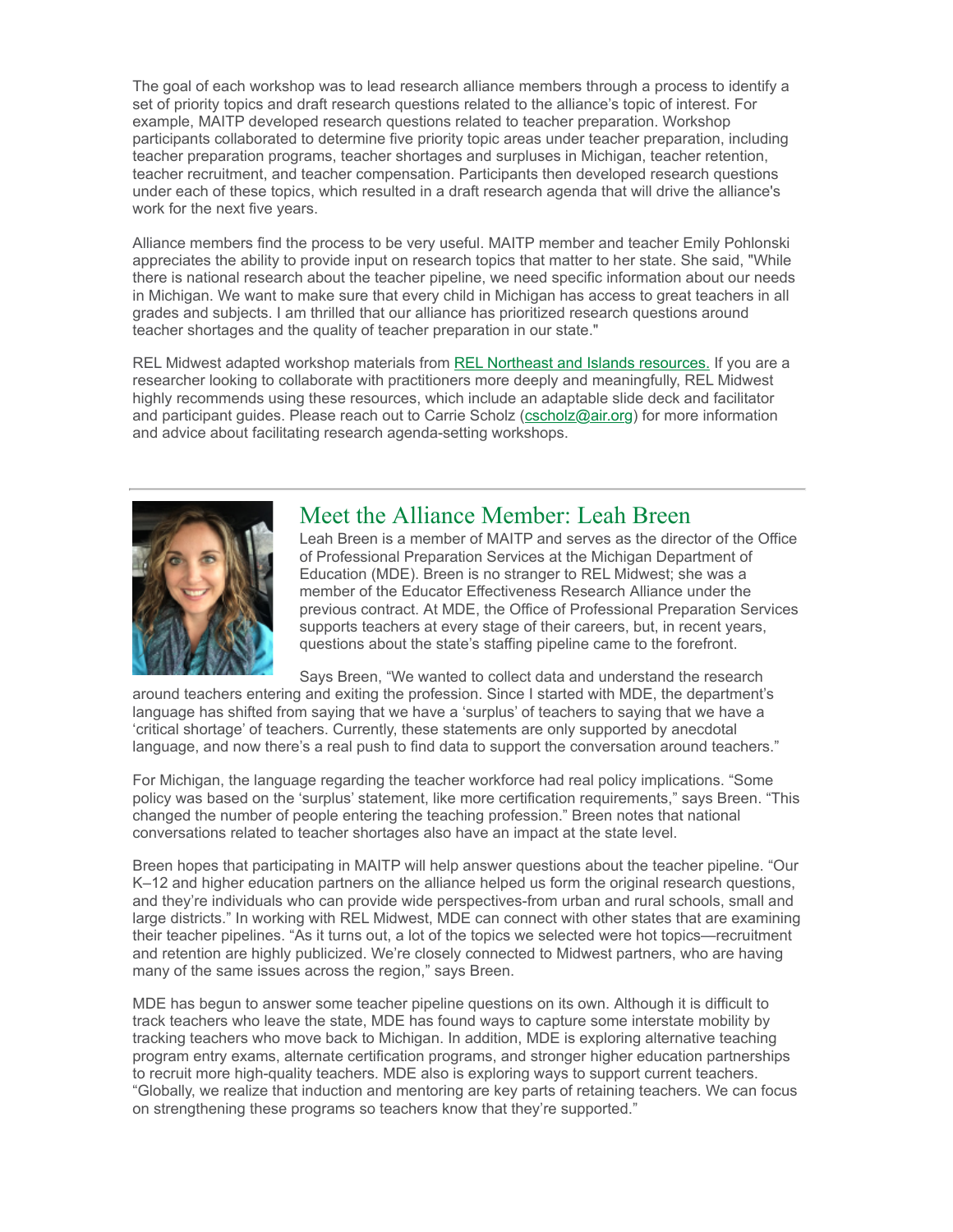When not working hard at MDE, Breen is a voracious reader. In 2016, she read 124 books, and she hopes to read just as many in 2017.

## Michigan-based networked improvement community featured in public television program

 In the last year of the 2012–17 REL Midwest contract, REL Midwest partnered with Detroit Public Television to create a 30-minute, documentary-style program on continuous improvement research. Specifically, the program covers the work of the Michigan-based networked improvement community facilitated by REL Midwest, which sought to close achievement gaps in Focus schools. The program includes fascinating interviews with Michigan-based practitioners, including a school leader, intermediate school district representative, and state department of education representative, as well as with researchers with expertise in continuous improvement research. Watch the program on the **IES YouTube channel.** 

#### Resources and events

 A number of high-quality resources related to teacher recruitment, preparation, and retention are available online. We curated the following, including several REL resources.

 **Teacher shortages and surpluses** 

 [Strategies for Estimating Teacher Supply and Demand Using Student and Teacher Data](https://eric.ed.gov/?id=ED570977)  (2017) describes the process REL Midwest used to redesign Minnesota's teacher supply and demand study so that it provided more useful findings for specific research questions.

#### **Teacher preparation research and models**

- In the REL Northeast and Islands archived event **Educator Preparation: Research, Regional**  [Challenges, and Implications for Policy](https://www.youtube.com/watch?v=myy2ZFIvmbw) (2016), Dr. Kelly Donnell, dean of Roger Williams University School of Education, shares findings from her own and others' research as she discusses policies and strategies to better prepare teachers.
- The [Changing Face of Teacher Preparation: Aspirations, Designs and Evidence Conference](https://www.youtube.com/channel/UCKQiOjfSBe41GEEz9tz6K0Q)  (2016), hosted by the Education Policy Center at Michigan State University, brought together some of the nation's top researchers and education leaders to discuss teacher preparation in the United States.
- [Programs in Missouri](https://ies.ed.gov/ncee/edlabs/projects/project.asp?projectID=350) (2016) found that the field experiences of first-year teachers in Missouri vary substantially. A [related webinar](https://www.youtube.com/watch?v=GHsMwtkX56c) explores the implications of the findings. • REL Central's study Understanding Field Experiences in Traditional Teacher Preparation

#### **Teacher retention: Support for novice teachers**

- In Induction and Mentoring of New Teachers (2015), a REL Mid-Atlantic Ask an Expert online chat, Ellen Moir and Jennifer Bloom of the New Teacher Center discuss successes and challenges in implementing induction and mentoring programs.
- [Teachers-in-Residence: New Pathways Into the Profession](http://www.gtlcenter.org/products-resources/teachers-residence-new-pathways-profession) (2013), from the Center on Great Teachers and Leaders, explores six core strategies for designing a teacher residency program based on a systematic review of leading programs in the field.

## Getting students on track for graduation: Impacts of the Early Warning Intervention and Monitoring System after one year

 Check out our latest report! This study examined the impacts of the Early Warning Intervention and Monitoring System (EWIMS), a systematic approach to early identification and intervention with